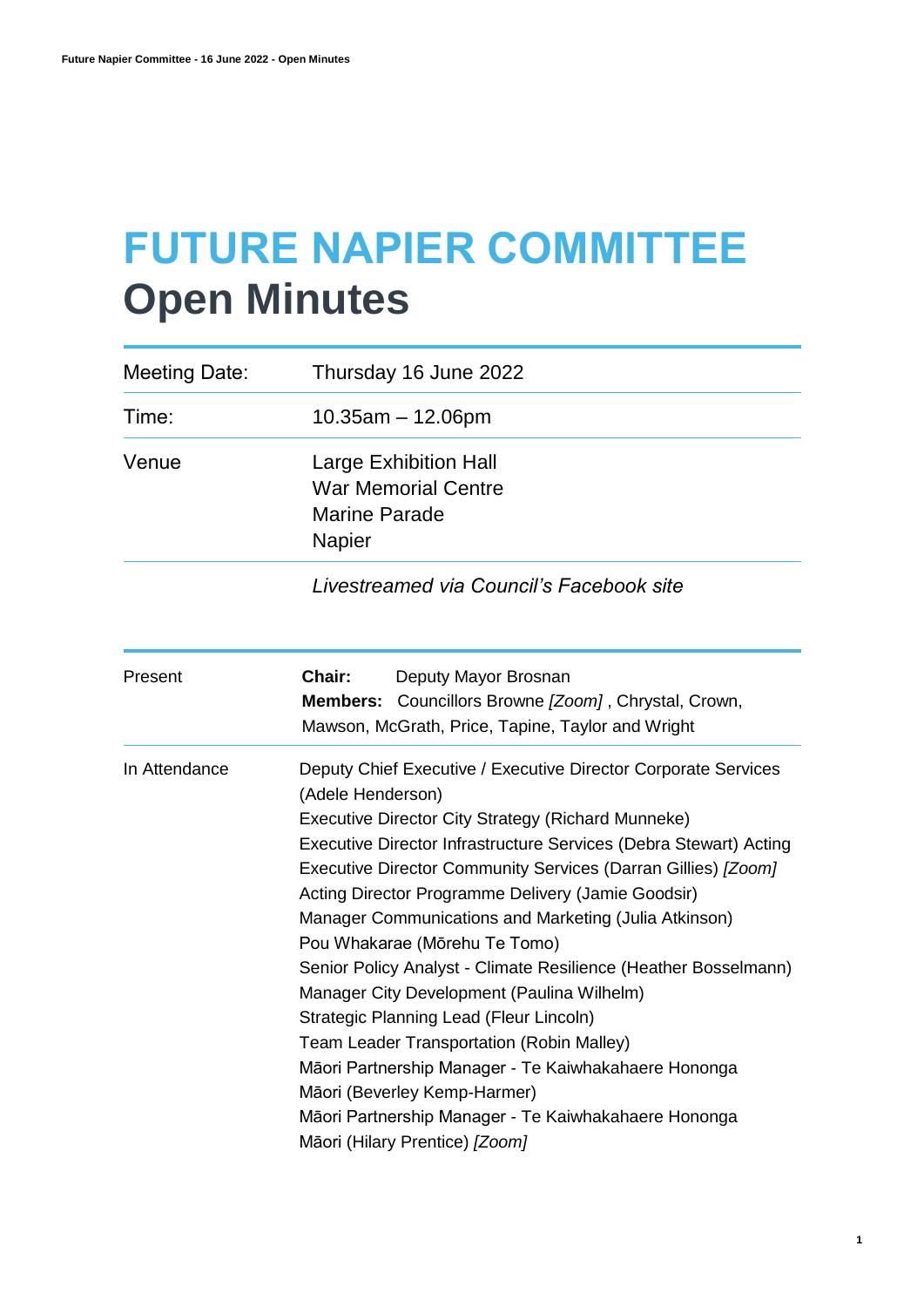|                | <b>Members of the Ahuriri Regional Park Joint Committee (Allan</b> ) |  |
|----------------|----------------------------------------------------------------------|--|
|                | Hiha; Chris Dolley; Hinewai Ormsby; Maree Brown; Neil Kirton; Pirei  |  |
|                | Munro and Tania Eden                                                 |  |
|                | Debbie Monahan (Biodiversity Hawke's Bay)                            |  |
| Administration | Governance Advisors (Carolyn Hunt and Anna Eady)                     |  |

# **Karakia**

# **Apologies**

Councillors Crown / Taylor

That apologies for absence from Mayor Wise, Councillor Boag and Simpson be accepted and an apology for lateness from Councillor Brown be accepted.

Carried

# **Conflicts of interest**

Nil

**Public forum** 

Nil

**Announcements by the Mayor**

Nil

# **Announcements by the Chairperson**

Nil

# **Announcements by the management**

**Matariki Events** – The Communications and Marketing Manager, Ms Atkinson advised that for the celebration of Matariki from 17 June to 24 June 2022 there were a number of initiatives across the city with exhibitions, family events, workshops, storytelling and learning. Details of events would be available on the Council's Facebook Page.

# **Confirmation of minutes**

Councillors Mawson / Chrystal

That the Minutes of the meeting held on 5 May 2022 were taken as a true and accurate record of the meeting.

Carried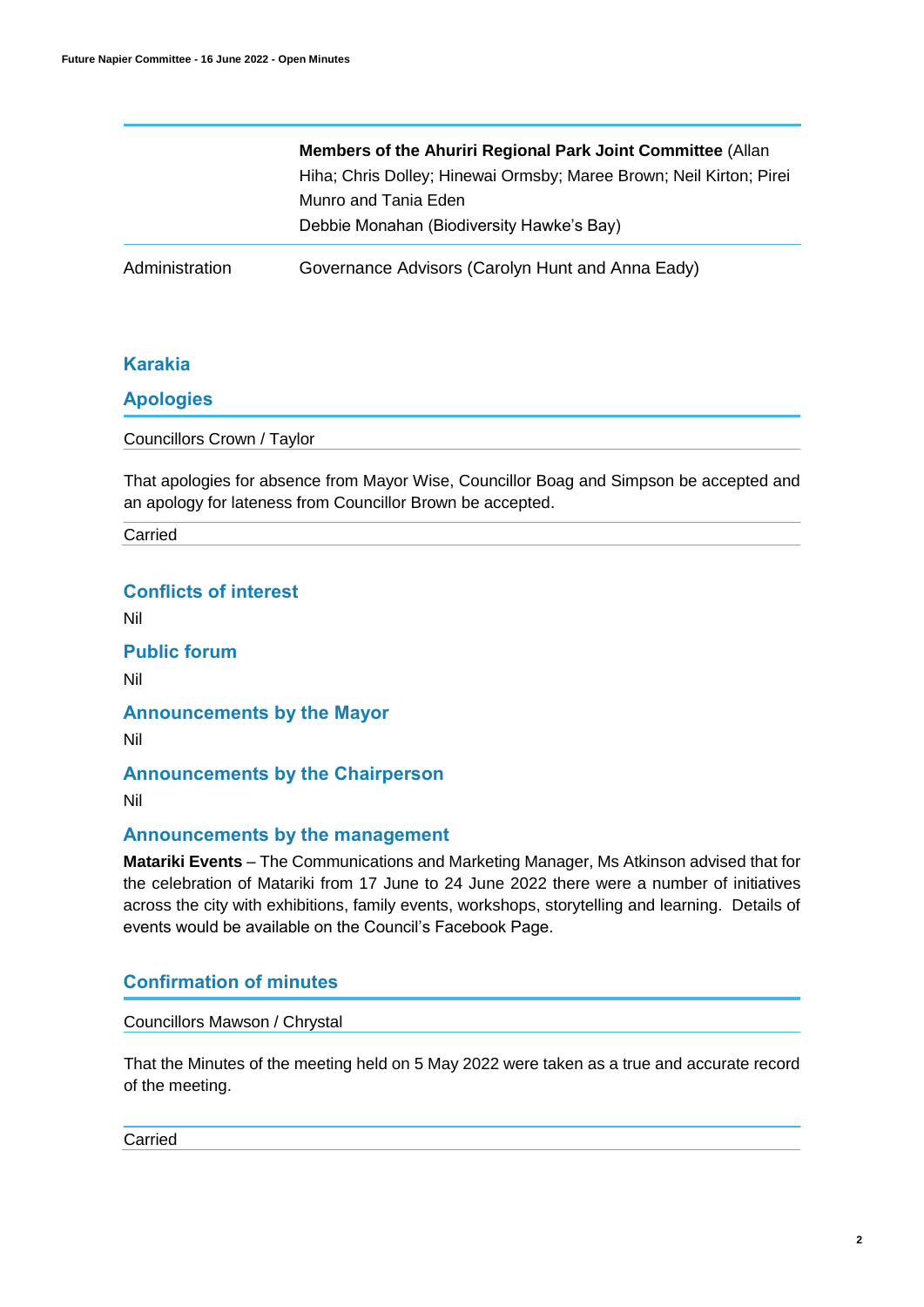# **AGENDA ITEMS**

*With the agreement of the meeting Item 1 would be taken at the end of the Agenda.*

# **2. DESIGN BRIEF AND BUSINESS CASE FOR STATION STREET COMMUNITY FACILITY**

| Type of Report:             | Operational and Procedural                                   |
|-----------------------------|--------------------------------------------------------------|
| Legal Reference:            | Enter Legal Reference                                        |
| Document ID:                | 1460735                                                      |
| Reporting Officer/s & Unit: | Darran Gillies, Acting Executive Director Community Services |

# **2.1 Purpose of Report**

The purpose of this report is to seek Council endorsement of the Design Brief and Business Case for the Station Street Community Facility (Library), as part of delivering stage one of the Library and Civic Area Plan, and to seek approval of the next steps in procuring a team to lead the project through to the completion of the Concept Design stage.

## **At the meeting**

The Acting Executive Director Community Services, Mr Gillies spoke to the report and outlined the differences between the Design Brief and Business Case.

Mr Gillies thanked and acknowledged the Advisory Group and mana whenua partners in the development of this project.

It was noted that a series of wananga would be held to involve the community to provide input into the design and it was also intended to retain the Advisory Group for their input to the project.

# **COMMITTEE**  Councillors Chrystal / Tapine

#### **RESOLUTION**

The Future Napier Committee:

- a. **Endorse** the Design Brief and Business Case for the Station Street Community Facility.
- b. **Approve** the procurement of a design team to execute Concept Design for the Station Street Community Facility.

Carried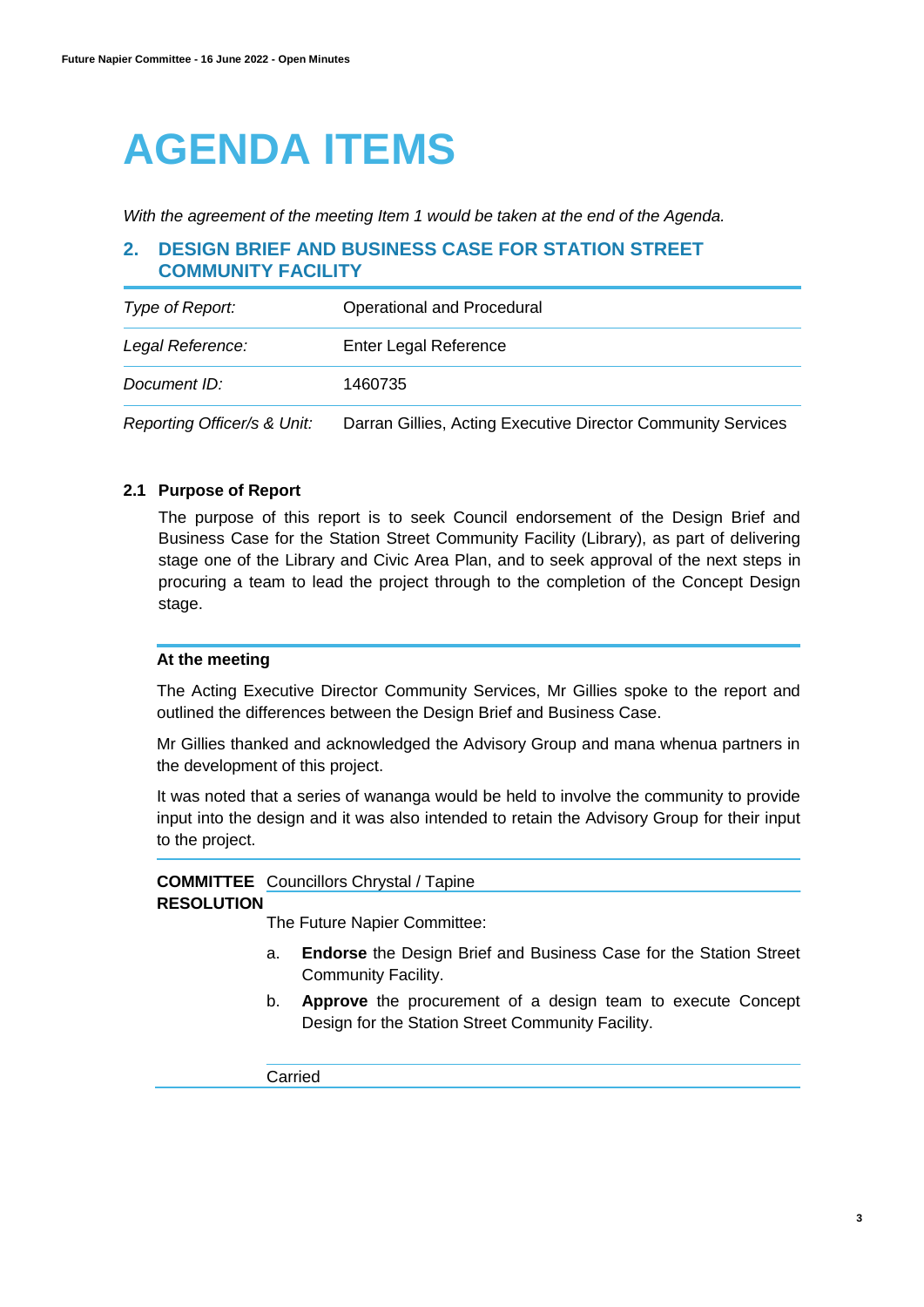# **3. CLIMATE CHANGE POSITION STATEMENT**

| Type of Report:             | Operational                                                       |
|-----------------------------|-------------------------------------------------------------------|
| Legal Reference:            | N/A                                                               |
| Document ID:                | 1467299                                                           |
| Reporting Officer/s & Unit: | Heather Bosselmann, Senior Policy Analyst - Climate<br>Resilience |

# **3.1 Purpose of Report**

To have a position statement on climate change endorsed (Doc Id 1473225).

# **At the meeting**

The Senior Policy Analyst – Climate Resilience, Ms Bosselmann spoke to the report and advised that the intention of the Position Statement is for the Council to make a public commitment to climate action that will be followed by a Strategy and its implementation. This aligned with the obligations that Central Government would be placing on Council in the near future for mitigation and adaption spaces.

This also provides the opportunity for the Council to take leadership on climate change and signals its commitment as a Council against climate action.

Circulated at the meeting was an amended draft Position Statement "*Objective 3 Napier City Council will collaborate with the community, and work in partnership with Māori, to ensure just and equitable solutions"* by expanding them into two objectives as follows:

- Napier City Council will collaborate with the community to ensure just and equitable solutions.
- Napier City Council will work with their Māori partners to ensure Te Tiriti o Waitangi obligations are met.

# **COMMITTEE**  Councillors Brosnan / Tapine

**RESOLUTION** The Future Napier Committee:

- a) **Endorse** the Climate Change Position Statement *(Doc Id 1473225)* with the amended Objectives 3 and 4 below:
	- *1. Napier City Council will lead Napier into a resilient future where we work with key stakeholders to take action and adapt to the impacts of climate change.*
	- *2. Napier City Council will create a climate change strategy to ensure that Napier is able to focus on the key challenges from climate change that will affect our city and enable the community to prioritise its efforts in these areas.*
	- *3. Napier City Council will collaborate with the community to ensure just and equitable solutions.*
	- *4. Napier City Council will work with their Māori partners to ensure Te Tiriti o Waitangi obligations are met.*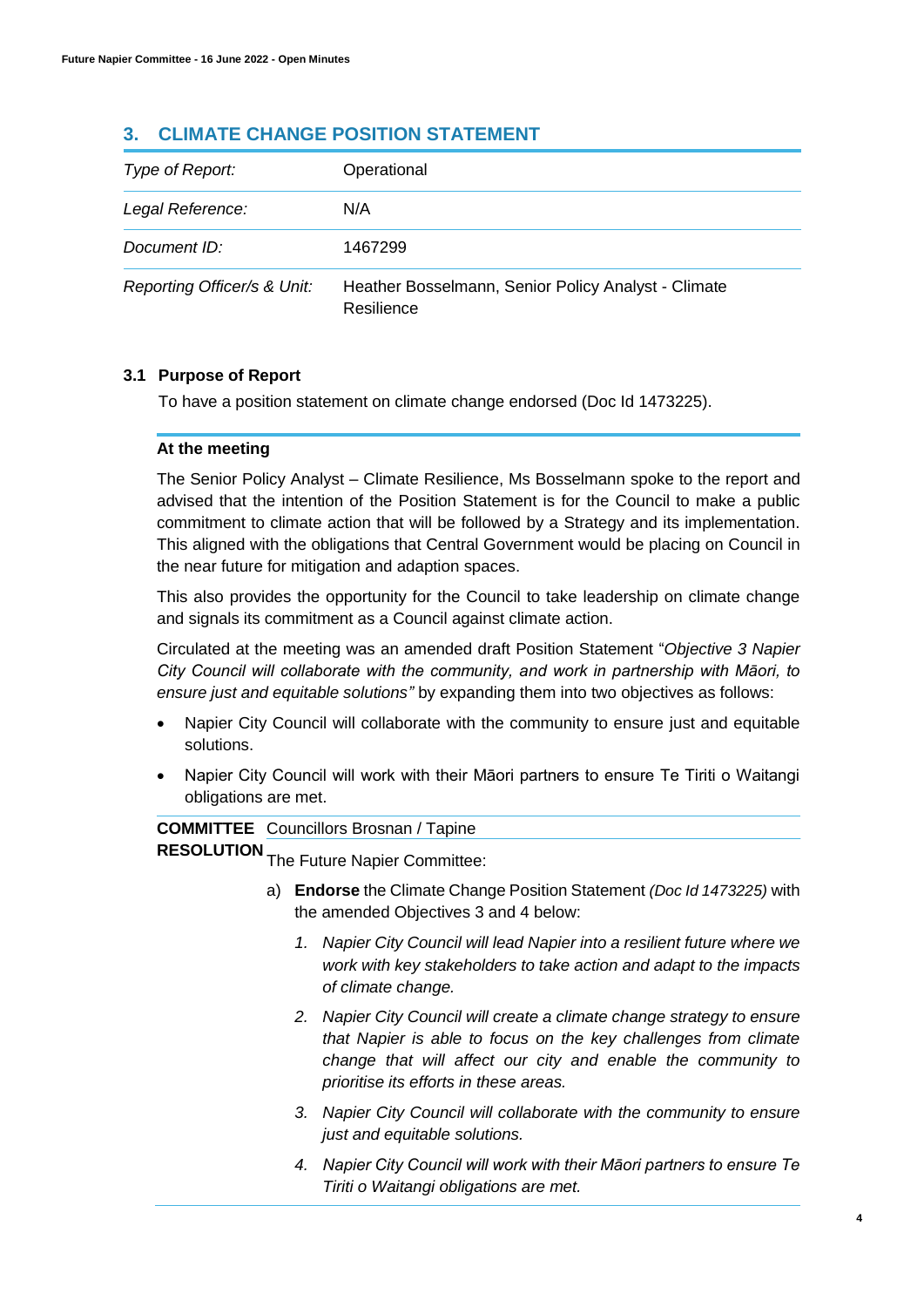5. Napier City Council will commit to an emissions reduction target in its next Long Term Plan and will support the community to reduce emissions across the city.

## Carried

# **Attachments**

1 Amended Position Statement circulated at the Future meeting 16 June 2022

# **4. NAPIER INNER HARBOUR DEVELOPMENT PLAN**

| Type of Report:             | Procedural                             |
|-----------------------------|----------------------------------------|
| Legal Reference:            | Local Government Act 2002              |
| Document ID:                | 1467305                                |
| Reporting Officer/s & Unit: | Fleur Lincoln, Strategic Planning Lead |

#### **4.1 Purpose of Report**

The purpose of this report is to seek a resolution of Council to adopt the Napier Inner Harbour Development Plan, and to note the priorities identified for the delivery phase of this Plan.

#### **At the meeting**

The Strategic Planning Lead, Ms Lincoln took her report as read which highlighted that it was to adopt the Inner Harbour Development Plan, note priorities and funding opportunities and matters relating to the security of Te Matau-a-Maui which were included in a memo to Councillors circulated on 8 June 2022 *(Doc Id 1473475)*.

In response to questions it was noted:

- Typically for resource consents there is a five year limit for completion, there may be scope to request extensions and there is the opportunity to apply six months prior to expiry to have them extended.
- In relation to the waka hourua Te Matau-a-Maui it has been experiencing security and vandalism issues for some time in its current location to the south of the Inner Harbour West Quay wharf. Three options were proposed:
	- i. Continue working with the Trust in the provision of security fencing in its current location and officers believed this would deter 90% of the late night revellers jumping from the wharf on to the waka and vandalising. This would cost approximately \$20-\$30,000. Funds would be sourced from the Inner Harbour maintenance budget.
	- ii. Design and install new pile moorings alongside the West Quay Wharf which would include a new floating pontoon to which the waka would be secured. Officers have explored this option and the solution would require design and consenting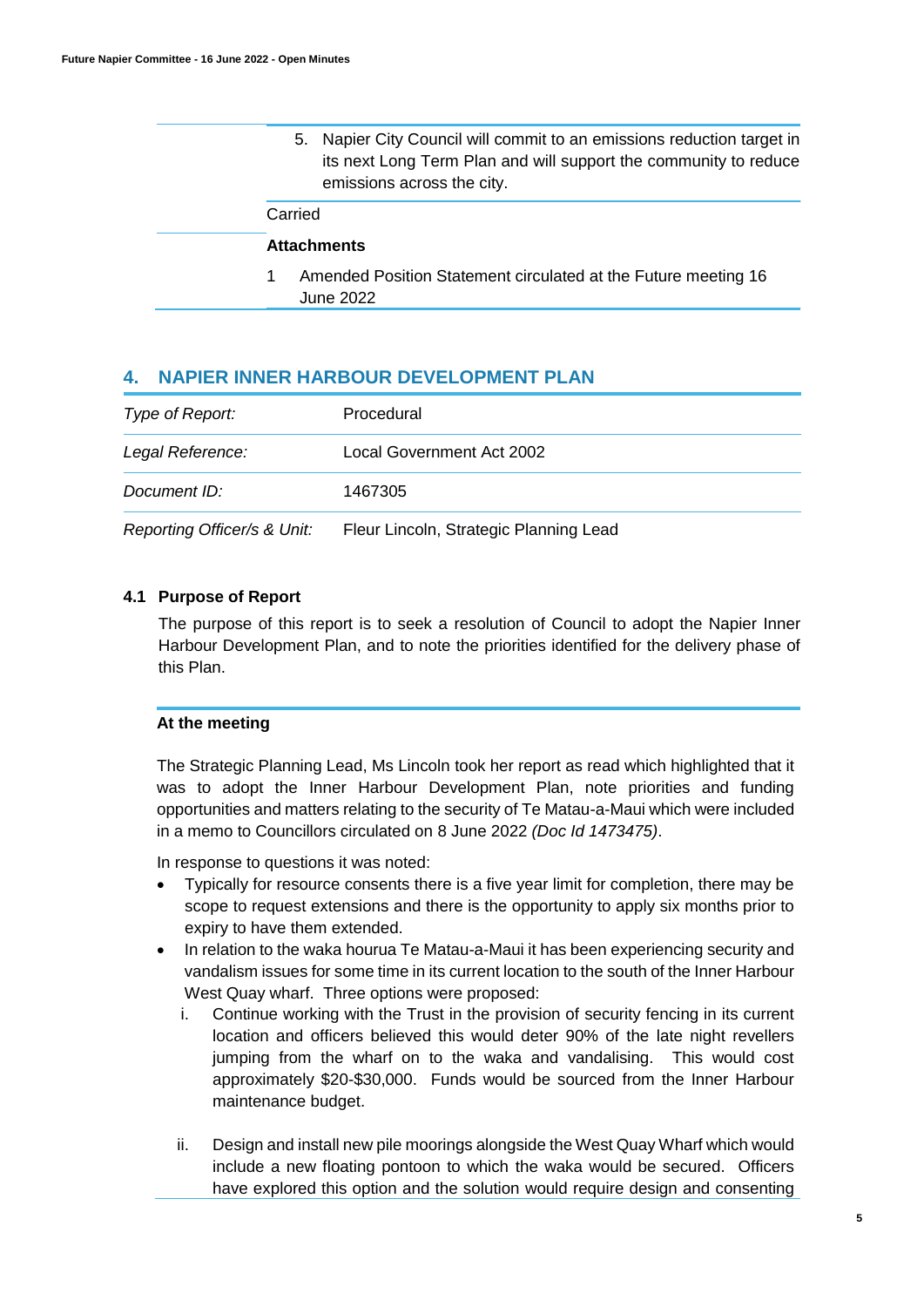and would require funding of approximately \$350-\$400,000. This work has not been budgetted for and to deliver this solution funding would need to be secured. This would not be the preferred option as funds have not been allocated.

- iii. Delivery of the waka hub as described in the Inner Harbour Plan where sufficient funds have been allocated in the Long Term Plan to begin the design and consenting process immediately with physical construction around 2024/25.
- Focus on key projects going forward and that helps officers progress from a plan that has many things to actually focussing on one and having Councillors support. A recommendation would provide guidance.
- The work for the State Highway 50 revetment would provide structural integrity for the State Highway so officers would need to work in close collboration with Waka Kotahi.
- The pontoon for the permanent waka berth is much bigger than what would be put in to service the waka in its current location. The size and specification would be a similar proportion to what would be used at Meeanee Quay eventually.
- Fencing would be installed for protection regardless as with Options 2 or 3 the waka would be exposed for at least another 18 months to 2-3 years.
- Councillors were reminded of unbudgeted items and the ongoing affect. Option 2 with the piles and pontoon would be an unbudgeted item.
- An option could be forming a relationship with mana whenua around sourcing external funding to help in the short term.

# **COMMITTEE**  Councillors Brosnan / Crown

**RESOLUTION** The Future Napier Committee:

- a. **Adopt** the Napier Inner Harbour Development Plan.
- b. **Note** the work programme and funding priorities.
- c. **Note** the memo dated 8 June 2022 *(Doc Id 1473475)* which sets out the options and recommendations for both the priority projects and Te Matau-a-Maui security concerns.
- d. **Endorse Option 1 and Option 3** That Officers work alongside the Waka Trust to provide and install secure fencing panels along the edge of the wharf where the waka abuts ensuring this fence does not prevent the reasonable access to, and maintenance and enjoyment of the vessel. Prioritise the waka hub development at Iron Pot to deliver long-term secure mooring.

Carried

# **Attachments**

1 Memo circulated to Councillors on 8 June 2021 regarding the Inner Harbour (Doc Id 1473475)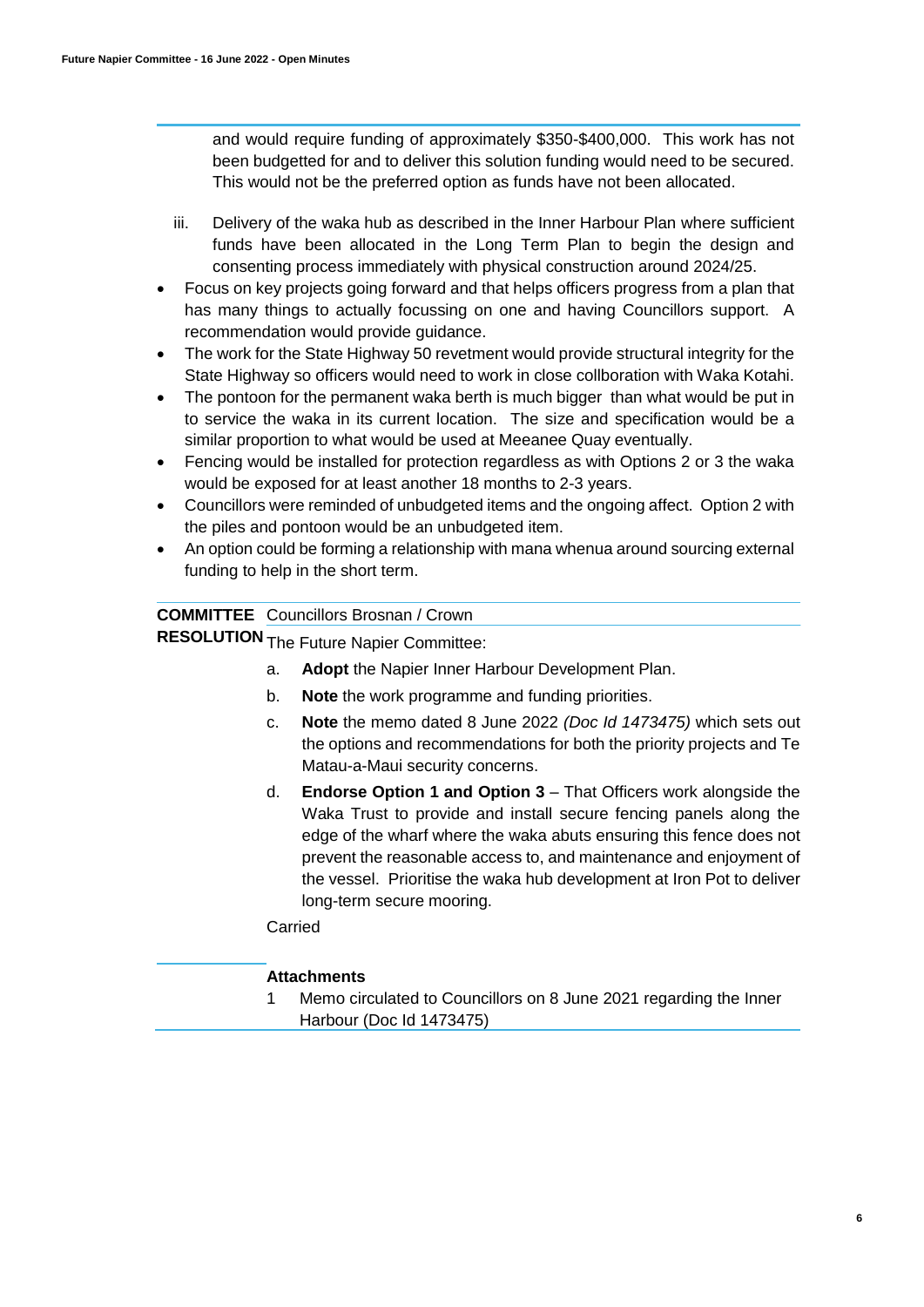# **5. RESOURCE CONSENT ACTIVITY UPDATE**

| Type of Report:             | <b>Enter Significance of Report</b>               |
|-----------------------------|---------------------------------------------------|
| Legal Reference:            | Enter Legal Reference                             |
| Document ID:                | 1467576                                           |
| Reporting Officer/s & Unit: | Luke Johnson, Team Leader Planning and Compliance |

# **5.1 Purpose of Report**

This report provides an update on recent resource consenting activity. The report is provided for information purposes only, so that there is visibility of major projects and an opportunity for Elected Members to understand the process.

Applications are assessed by delegation through the Resource Management Act (RMA); it is not intended to have application outcome discussions as part of this paper.

This report only contains information which is lodged with Council and is publicly available.

# **At the meeting**

The Executive Director City Strategy, Mr Munneke spoke to the report and advised that the Carlyle Street expansion of the existing car sales operation would be notified on 22 June 2022 with the submission period ending on 21 July 2022.

*Councillor Browne joined the meeting at 11.08am*

### **COMMITTEE**  Councillors Brosnan / Tapine **RESOLUTION**

The Future Napier Committee:

a. **Note** the resource consent activity update for period 6 May 2022 to 24 May 2022.

Carried

# **6. PROPOSED DISTRICT PLAN NOTIFICATION**

| Type of Report:             | Operational and Procedural                |
|-----------------------------|-------------------------------------------|
| Legal Reference:            | Resource Management Act 1991              |
| Document ID:                | 1467624                                   |
| Reporting Officer/s & Unit: | Paulina Wilhelm, Manager City Development |

#### **6.1 Purpose of Report**

For Council to confirm the new notification date of the Proposed District Plan.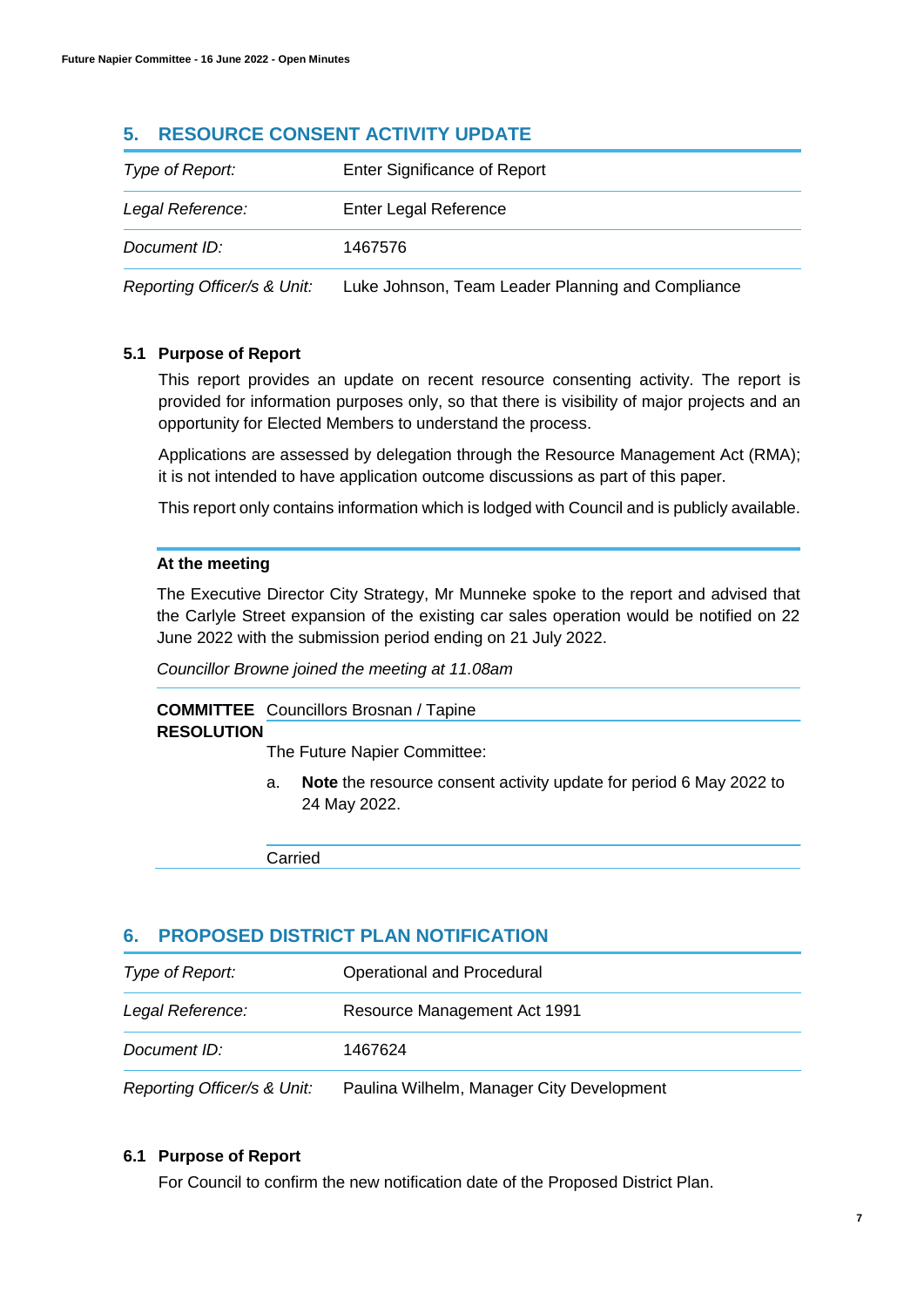To endorse the proposed notification date of May 2023, noting some delays in the work programme necessary to support the notification.

To inform Council on how NCC is meeting the legal requirements of the National Policy Statement Urban Development (NPSUD) for intensification (Policy 5).

#### **At the meeting**

The Manager City Development, Ms Wilhelm spoke to the report which was to confirm the new notification date of the Proposed District Plan of 23 May 2023. Delays experienced in the Resource Management Act reform work programme by Central Government has reduced the urgency for the District Plan notification. Structure planning for intensification and greenfields will provide opportunity to identify areas of growth.

It was noted that there were now no parking requirements and this had been removed from the operative District Plan as was part of the National Policy Statement Urban Development (NPSUD), specifically to encourage other forms of transport to be used.

#### **COMMITTEE** Councillors Tapine / Wright **RESOLUTION**

The Future Napier Committee:

- a. **Endorse** the public notification date of May 2023 of the Proposed District Plan under Schedule 1, Part 1 section 5 of the Resource Management Act 1991.
- b. **Note** the update on how Napier is giving effect to the National Policy Statement Urban Development (NPSUD), specifically Policy 5.

Carried

*Item 1 having previously been taken out of order was then addressed.*

# **1. AHURIRI REGIONAL PARK - JOINT COMMITTEE TERMS OF REFERENCE**

| Type of Report:             | Procedural                             |
|-----------------------------|----------------------------------------|
| Legal Reference:            | Local Government Act 2002              |
| Document ID:                | 1469734                                |
| Reporting Officer/s & Unit: | Fleur Lincoln, Strategic Planning Lead |

#### **1.1 Purpose of Report**

To approve the establishment of a Joint Committee with Hawke's Bay Regional Council and Mana Ahuriri Trust that will provide governance to the Ahuriri Regional Park project; to endorse the Terms of Reference for the Ahuriri Regional Park Joint Committee; and to appoint the Napier City Council Ahuriri Regional Park Joint Committee members.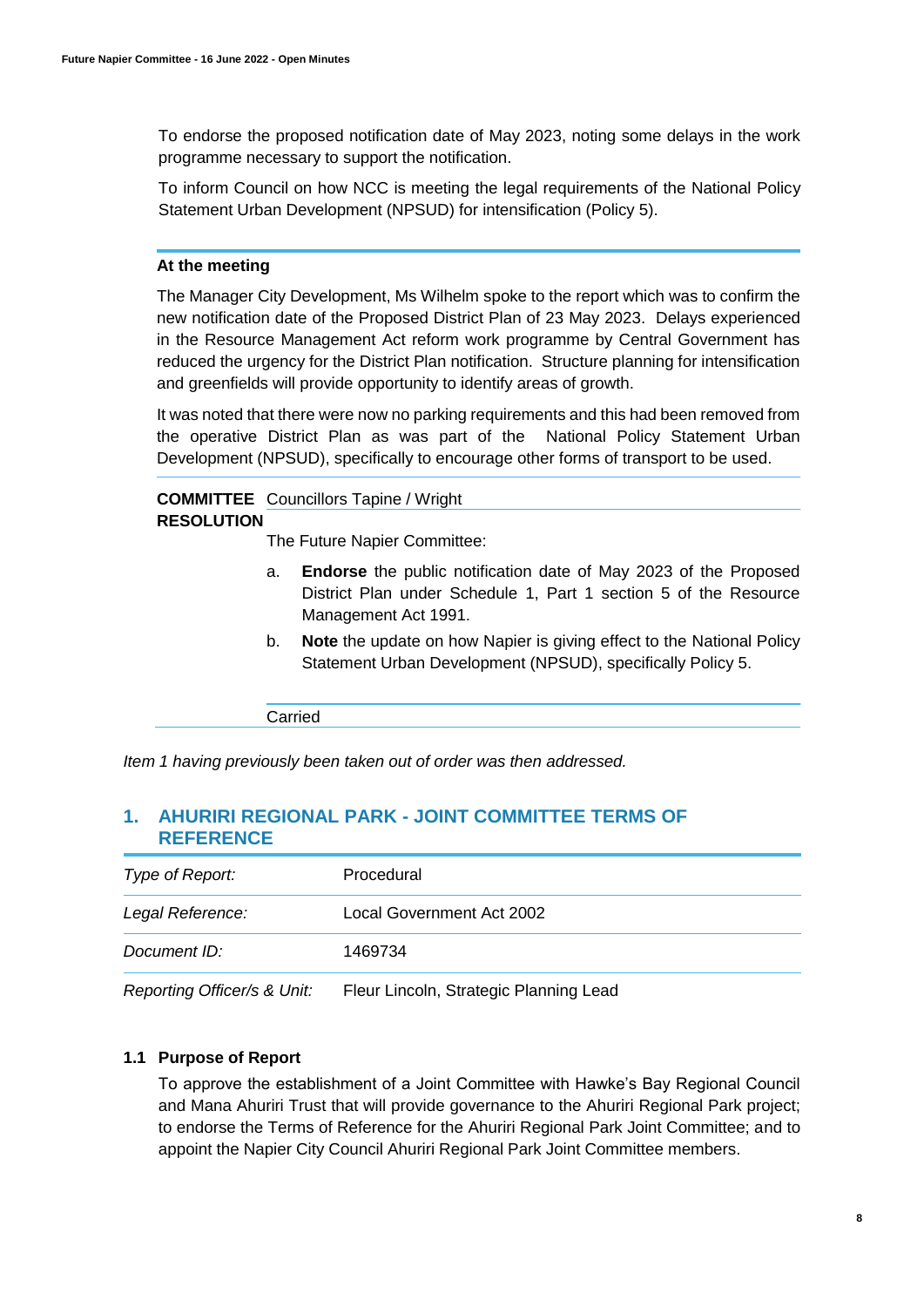#### **At the meeting**

The Chair, Deputy Mayor Brosnan introduced, welcomed and acknowledged important people who were joining Council in this journey.

Members of the Ahuriri Regional Park Joint Committee were present at the meeting (Allan Hiha; Chris Dolley; Hinewai Ormsby; Maree Brown; Neil Kirton; Tania Eden; Pirei Munro and Debbie Monahan (Biodiversity Hawke's Bay) with apologies being received from Chad Tareha, James Palmer; Liz Munroe and Martin Williams.

This is a great opportunity for Council to make a step change where not only managing discharge into Te Whanga but also in partnerships and relationships with mana whenua to work together. It is transformational in the way Council will work together in the future with mana whenua.

The Strategic Planning Lead, Ms Lincoln spoke to the report which was to approve the establishment of a Joint Committee with Hawke's Bay Regional Council and Mana Ahuriri Trust in accordance with Clause 30(1)(b) of the Local Government Act 2002.

The report also sought endorsement of the Terms of Reference for the Ahuriri Regional Park Joint Committee; and to approve nomination of Deputy Mayor Brosnan and Councillor Price and one alternate Councillor Browne to the Napier City Council Ahuriri Regional Park Joint Committee members.

The Terms of Reference defines the role of each partner and the parameters within which the Joint Committee will operate. It also provides for administrative matters such as how meetings will be run, voting, administrative support, reporting etc.

It was noted that legal advice was sought last year in regard to the impacts of the three waters reform in understanding what the Reform would look like. Legal advice will continue to be sought as Council works alongside the entity. Council want to ensure that facilities and amenities developed for the community are protected.

The item concluded with the waiata "Ānei Rā" written by Kaumatua Piri Prentice.

# **COMMITTEE**  Councillors Crown / Tapine

#### **RESOLUTION**

The Future Napier Committee:

- a. **Approve** the establishment of a Joint Committee with Hawke's Bay Regional Council and Mana Ahuriri Trust under clause 30(1)(b) of the Local Government Act 2002.
- b. **Approve** in principle the Terms of Reference for the Ahuriri Regional Park Joint Committee (Doc Id 1471630), allowing for minor inconsequential changes being made by each partner as required.
- c. **Approve** the nomination of Napier City Council's two Ahuriri Regional Park Joint Committee members as Deputy Mayor Annette Brosnan and Councillor Keith Price, and the one alternate as Councillor Hayley Browne
- d. **Note** that the Hawke's Bay Regional Council will take a similar paper to their Environment and Integrated Catchment Committee on 6 July 2022, and to their Full Council on 27 July 2022. Mana Ahuriri Trust will also be